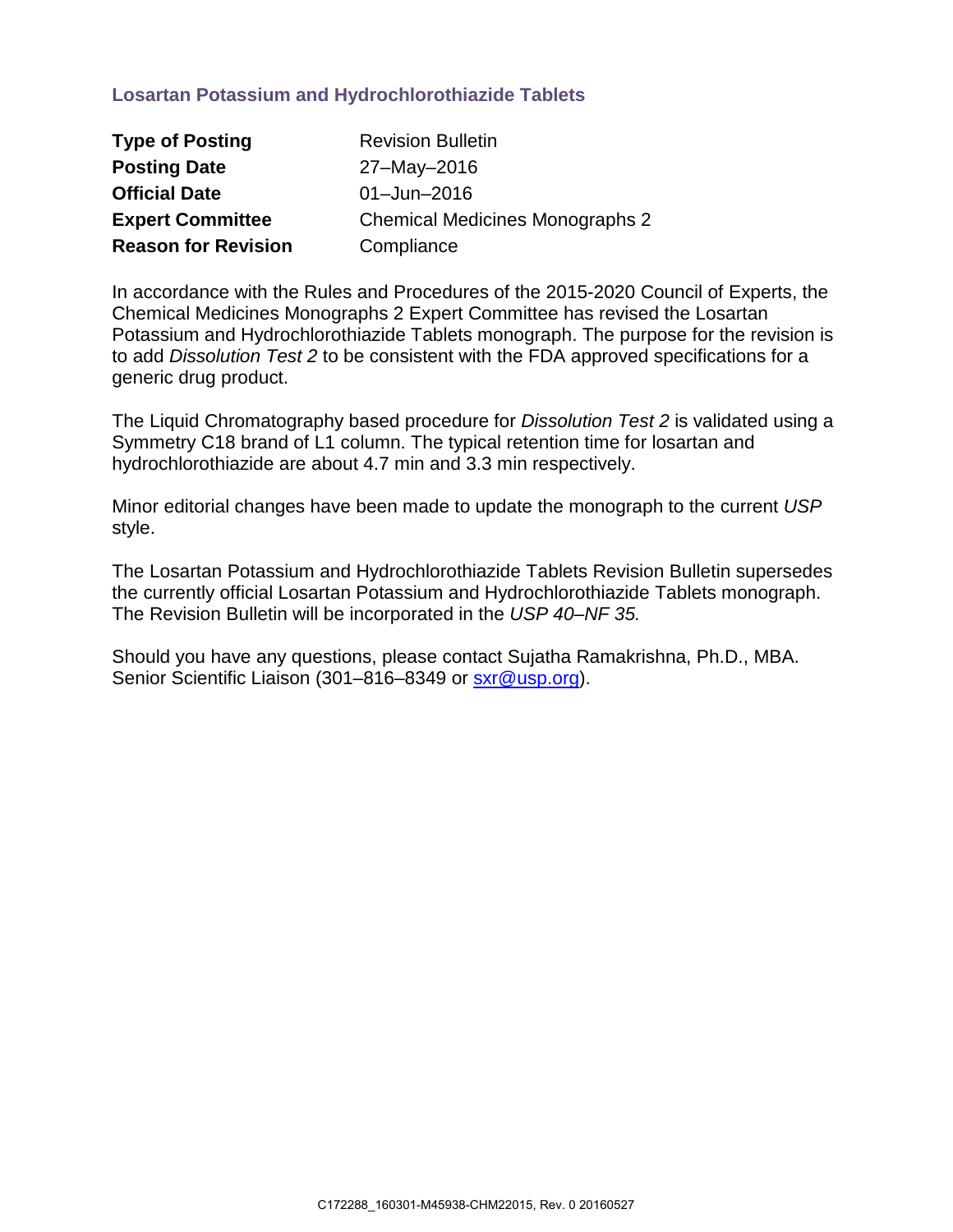### **Losartan Potassium and Hydrochlorothiazide Tablets**

Losartan Potassium and Hydrochlorothiazide Tablets contain NLT 95.0% and NMT 105.0% of the labeled amounts of losartan potassium ( $C_{22}H_{22}CH_{6}O$ ) and hydrochlorothia-

• A. The retention times of the major peaks of the Sample solution correspond to those of the *Standard solution*, as<br>obtained in the Assay.<br>Pass a portion of this solution through a PTFE or equiv-

### • **PROCEDURE**

**Buffer A:** 2.76 g/L of monobasic sodium phosphate in water. Adjust with phosphoric acid to a pH of 2.5. **Buffer B:** 1.25 g/L of monobasic potassium phosphate and 1.5 g/L of dibasic sodium phosphate in water. The pH of the resulting solution is about 7.0–7.5. **Diluent:** Acetonitrile and *Buffer A* (3:2) **Solution A:** Acetonitrile and *Buffer B* (7:93) **Solution B:** Use acetonitrile. **100.4** Mobile phase: See *Table 1*.

| I | ٠<br>M. |  |
|---|---------|--|

| (See Chromatogro<br>Mode: LC      | <b>Solution B</b><br>(%) | <b>Solution A</b><br>(%) | Time<br>(min) |
|-----------------------------------|--------------------------|--------------------------|---------------|
| Detector: UV 28<br>Column: 3.9-mr |                          | 100                      |               |
| Column tempera                    |                          | 92                       |               |
| <b>Flow rate: 1 mL</b>            |                          | 38                       | 28            |
| <b>Injection volume</b>           |                          | 100                      | 30            |
| System suitability                |                          | 100                      |               |

**Standard solution:** Transfer USP Losartan Potassium RS **Suitability requirements** and USP Hydrochlorothiazide RS into a suitable volu- **Tailing factor:** Less tha metric flask, and dissolve in *Diluent* (50% of the vol-<br>ume of the flask). Dilute with *Buffer A* to volume to both hydrochlorothiazide and losartan peaks ume of the flask). Dilute with *Buffer A* to volume to both both obtain a solution having concentrations as directed in **Analysis** obtain a solution having concentrations as directed in **Analysis** *Table 2*. Pass a portion of the solution through a PTFE or equivalent filter of 0.45-µm pore size.

| <b>Tablet Strength</b><br><b>Losartan Potas-</b><br>sium/Hydrochlo-<br>rothiazide<br>(mg) | <b>Concentration of</b><br><b>USP Losartan</b><br><b>Potassium RS</b><br>(mq/mL) | <b>Concentration of</b><br><b>USP Hydrochlo-</b><br>rothiazide RS<br>(mq/mL) |
|-------------------------------------------------------------------------------------------|----------------------------------------------------------------------------------|------------------------------------------------------------------------------|
| 50/12.5                                                                                   | 0.4                                                                              | 0.1                                                                          |
| 100/12.5                                                                                  | 0.4                                                                              | 0.05                                                                         |
| 100/25                                                                                    | 0.4                                                                              | ດ 1                                                                          |

**Sample stock solution:** Transfer 10 Tablets into a suita-<br>ble volumetric flask and add *Diluent* as directed in *Ta*ble 3. Mix well and mechanically shake or stir until the **Sample 3** or hydrochlorothias solid is dispersed. Dilute with *Buffer A* to volume, and (mg/mL) sonicate.

|                                                                   | Table 3                                       |     |                                                                         |  |
|-------------------------------------------------------------------|-----------------------------------------------|-----|-------------------------------------------------------------------------|--|
| Losartan Potassium and<br>Hydrochlorothiazide Tablets             | <b>Tablet Strength</b><br>Losartan Potassium/ |     | <b>Volume of</b><br><b>Flask Size</b><br><b>Diluent</b><br>(mL)<br>(mL) |  |
| <b>DEFINITION</b>                                                 | Hydrochlorothiazide<br>(mq)                   |     |                                                                         |  |
| Losartan Potassium and Hydrochlorothiazide Tablets contain        | 50/12.5                                       | 250 | 210                                                                     |  |
| NLT 95.0% and NMT 105.0% of the labeled amounts of                | 100/12.5                                      | 500 | 420                                                                     |  |
| losartan potassium ( $C_{22}H_{22}CH_{6}O$ ) and hydrochlorothia- | 100/25                                        | 500 | 420                                                                     |  |

zide (C<sub>7</sub>H<sub>8</sub>ClN<sub>3</sub>O<sub>4</sub>S<sub>2</sub>).<br>**IDENTIFICATION Sample solution:** Dilute a portion of the *Sample stock*<br>**A.** The retention times of the major peaks of the *Sample* **inter the flask**) and then with *Buffer A,* to obtain a alent filter of 0.45-µm pore size, and use the filtrate. **ASSAY**

|--|--|

| <b>Tablet Strength</b><br><b>Losartan Potas-</b><br>sium/Hydrochlo-<br>rothiazide<br>(mg) | <b>Concentration of</b><br><b>USP Losartan</b><br><b>Potassium RS</b><br>(mq/mL) | <b>Concentration of</b><br><b>USP Hydrochlo-</b><br>rothiazide RS<br>(mq/mL) |
|-------------------------------------------------------------------------------------------|----------------------------------------------------------------------------------|------------------------------------------------------------------------------|
| 50/12.5                                                                                   | 0.4                                                                              | 0.1                                                                          |
| 100/12.5                                                                                  | 0.4                                                                              | 0.05                                                                         |
|                                                                                           | 0.4                                                                              |                                                                              |

**Table 1 Chromatographic system**

(See Chromatography  $\langle 621 \rangle$ , System Suitability.) **Mode: LC**<br>**Detector:** UV 280 nm

**Column:** 3.9-mm × 15-cm; 5-µm packing L7<br>**Column temperature:** 35°<br>**Flow rate:** 1 mL/min

**Injection volume:** 20 µL

**Sample:** *Standard solution*

- Tailing factor: Less than 2.5 for the losartan peak<br>**Relative standard deviation:** Less than 2.0% for
- 

Calculate the percentage of the labeled amount of losartan potassium ( $\widetilde{C_{22}H_{22}CHKN_6O}$ ) or hydrochlorothi-**Table 2 azide** (C<sub>7</sub>H<sub>8</sub>ClN<sub>3</sub>O<sub>4</sub>S<sub>2</sub>) in the portion of Tablets taken:

 $\text{Result} = (r_U/r_S) \times (C_S/C_U) \times 100$ 

- $r_U$  = peak response of losartan or **rothiazide Potassium RS rothiazide RS** hydrochlorothiazide from the *Sample solution*
- **(mg) (mg/mL) (mg/mL)** *<sup>r</sup><sup>S</sup>* = peak response of losartan or 50/12.5 0.4 0.1 hydrochlorothiazide from the *Standard*
- *C<sub>S</sub>* = concentration of USP Losartan Potassium RS or USP Hydrochlorothiazide RS in the *Standard solution* (mg/mL)
	- = nominal concentration of losartan potassium<br>or hydrochlorothiazide in the *Sample solution*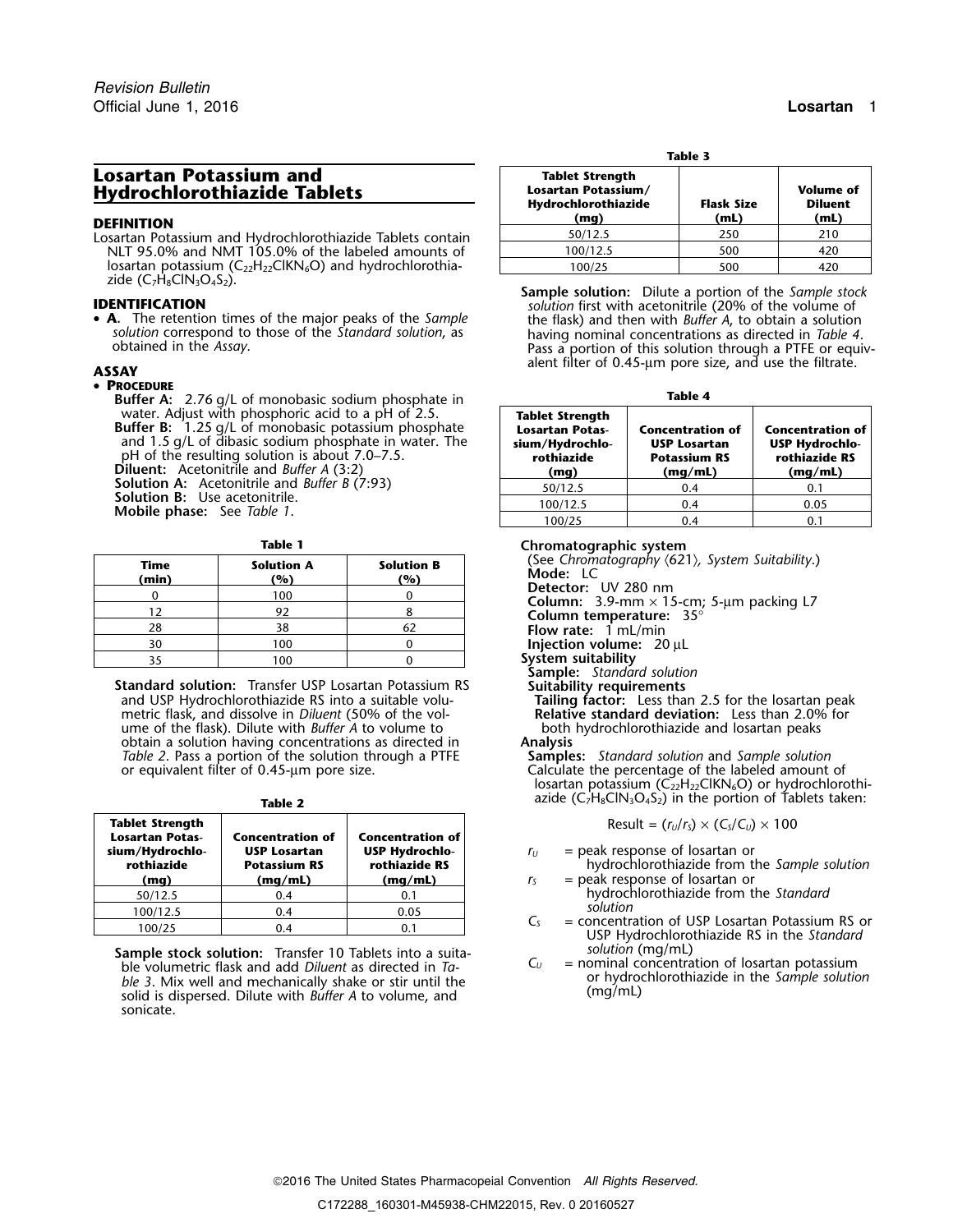# **PERFORMANCE TESTS solution** (mg/mL)

**<sup>D</sup>ISSOLUTION** 〈**711**〉 **•**

**Test 1<sub>• (RB 1-Jun-2016)**<br> **Medium:** Water; 900 mL, deaerated **•** (C<sub>7</sub>H<sub>8</sub>ClN<sub>3</sub>O4S<sub>2</sub>) is dissolved. Water; 900 mL, deaerated **•**</sub>

**Apparatus 1:** 100 rpm<br> **Apparatus 1:** 100 rpm<br> **Time:** 30 min for both losartan and<br>
hydrochlorothiazide<br>
Buffer: Dissolve 1.36 g/L of monobasic potassium<br>
phosphate in water. Adjust with phosphoric acid to a<br> **Buffer:** D

- 
- Mobile phase: Acetonitrile and *Buffer* (2:3)<br> **Losartan potassium stock solution:** 0.44 mg/mL of<br>
USP Losartan Potassium RS in *Medium*<br>
Hydrochlorothiazide stock solution: 0.14 mg/mL of<br>
USP Hydrochlorothiazide stock sol USP Hydrochlorothiazide RS prepared by dissolving in<br>methanol (10% of the volume of the flask). Dilute<br>with *Medium* to volume.<br>with *Medium* to volume.

with Medium to volume.<br>
Standard solution: Transfer the appropriate volumes<br>
of Losartan potassium stock solution and Hydrochloro-<br>
of Losartan potassium stock solution and Hydrochloro-<br>
thiazide stock solution to a 100-mL

**Table 5**

| <b>Tablet Strength</b>                                          | <b>Aliquot of</b>                                             | <b>Aliquot of</b>                                         | Table 6                                                                                                                                              |                                      |                                 |
|-----------------------------------------------------------------|---------------------------------------------------------------|-----------------------------------------------------------|------------------------------------------------------------------------------------------------------------------------------------------------------|--------------------------------------|---------------------------------|
| <b>Losartan Potas-</b><br>sium/Hydrochlo-<br>rothiazide<br>(mg) | Losartan<br><b>Potassium Stock</b><br><b>Solution</b><br>(mL) | Hydrochloro-<br>thiazide Stock<br><b>Solution</b><br>(mL) | <b>Tablet Strength</b><br><b>Losartan Potas-</b><br><b>Aliauot</b> of<br>sium/Hydrochlo-<br><b>Standard</b><br>rothiazide<br><b>Stock Solution 1</b> | <b>Aliquot of</b><br><b>Standard</b> |                                 |
| 50/12.5                                                         | 12.5                                                          | 10.0                                                      | (mg)                                                                                                                                                 | (mL)                                 | <b>Stock Solution 2</b><br>(mL) |
| 100/12.5                                                        | 25.0                                                          | 10.0                                                      | 50/12.5                                                                                                                                              |                                      |                                 |
| 100/25                                                          | 25.0                                                          | 20.0                                                      | 100/125                                                                                                                                              |                                      |                                 |

**Sample solution:** Pass a portion of the solution under test through a suitable filter of 0.45-µm pore size.

- 
- 
- 

- 
- 

- 
- 
- 

$$
Result = (r_U/r_S) \times (C_S/L) \times V \times 100
$$

- $r_U$  = peak response of losartan or<br>
hydrochlorothiazide from the *Sample solution*<br>  $r_S$  = peak response of losartan or<br>
hydrochlorothiazide from the *Standard*<br>
solution<br>
solution<br>
solution<br>
solution
- 
- Acceptance criteria: 95.0%–105.0% **C**<sub>S</sub> = concentration of USP Losartan Potassium RS or USP Hydrochlorothiazide RS in the *Standard*
	-
	- $L =$  label claim (mg/Tablet)<br> $V =$  volume of *Medium*, 900 mL

*<sup>V</sup>* = volume of *Medium*, <sup>900</sup> mL *Change to read:* **Tolerances:** NLT 85% (*Q*) of the labeled amount of losartan potassium (C<sub>22</sub>H<sub>22</sub>ClKN<sub>6</sub>O) and NLT 75% (Q) of the labeled amount of hydrochlorothiazide  $(C_7H_8CIN_3O_4S_2)$  is dissolved.

- 
- 
- 
- 
- 
- 
- 
- 
- schemes in *Table 6*. Dilute with *Medium* to volume.

| rtan rotas-<br>'Hydrochlo-<br>thiazide<br>(mq) | Losartan<br><b>Potassium Stock</b><br><b>Solution</b><br>(mL) | -Hyarocnioro<br>thiazide Stock<br><b>Solution</b><br>(mL) | <b>Tablet Strength</b><br><b>Losartan Potas-</b><br>sium/Hydrochlo-<br>rothiazide | <b>Aliquot of</b><br>Standard<br><b>Stock Solution 1</b> | <b>Aliquot of</b><br>Standard<br><b>Stock Solution 2</b> |
|------------------------------------------------|---------------------------------------------------------------|-----------------------------------------------------------|-----------------------------------------------------------------------------------|----------------------------------------------------------|----------------------------------------------------------|
| 50/12.5                                        | 12.5                                                          | 10.0                                                      | (mq)                                                                              | (mL)                                                     | (mL)                                                     |
| 00/12.5                                        | 25.0                                                          | 10.0                                                      | 50/12.5                                                                           |                                                          |                                                          |
| 100/25                                         | 25.0                                                          | 20.0                                                      | 100/12.5                                                                          |                                                          |                                                          |
|                                                | <b>mple solution:</b> Pass a portion of the solution under    |                                                           | 100/25                                                                            |                                                          |                                                          |

Example solution: Pass a portion of the solution under<br>Chromatographic system<br>(See Chromatography (621), System Suitability.)<br>Mode: LC<br>Mode: LC **Mode:** LC **Chromatographic system**

| <b>IVIUUE.</b> LL                                            | (See Chromatography (621), System Suitability.)                  |
|--------------------------------------------------------------|------------------------------------------------------------------|
| Detector: UV 230 nm                                          | Mode: LC                                                         |
| Column: 4.6-mm $\times$ 25-cm; 10-µm packing L7              | <b>Detector: UV 225 nm</b>                                       |
| Column temperature: $35^{\circ}$                             | <b>Column:</b> 4.6-mm $\times$ 25-cm; 5-µm packing L1            |
| Flow rate: $2.3$ mL/min                                      | Autosampler temperature: $8^\circ$                               |
| Injection volume: $20 \mu L$                                 | Flow rate: $1.2$ mL/min                                          |
| System suitability                                           | Injection volume: $10 \mu L$                                     |
| <b>Sample:</b> Standard solution                             | System suitability                                               |
| <b>Suitability requirements</b>                              | <b>Sample:</b> Standard solution                                 |
| Resolution: NLT 2 between the hydrochlorothiazide            | <b>Suitability requirements</b>                                  |
| and losartan peaks                                           | <b>Relative standard deviation: NMT 2.0% for both</b>            |
| <b>Relative standard deviation:</b> NMT 2.0% for both        | the hydrochlorothiazide and losartan peaks                       |
| the hydrochlorothiazide and losartan peaks                   | Analysis                                                         |
| Analysis                                                     | <b>Samples:</b> Standard solution and Sample solution            |
| <b>Samples:</b> Standard solution and Sample solution        | Calculate the percentage of the labeled amount of                |
| Calculate the percentage of the labeled amount of            | losartan potassium ( $C_{22}H_{22}CH_{6}O$ ) and hydrochloro-    |
| losartan potassium ( $C_{22}H_{22}CH_{6}O$ ) or hydrochloro- | thiazide $(C_7H_8CN_3O_4S_2)$ dissolved:                         |
| thiazide $(C_7H_8CIN_3O_4S_2)$ dissolved:                    | Result = $(r_U/r_S) \times C_S \times (1/L) \times V \times 100$ |
| Result = $(r_U/r_s) \times (C_s/L) \times V \times 100$      |                                                                  |

- 
-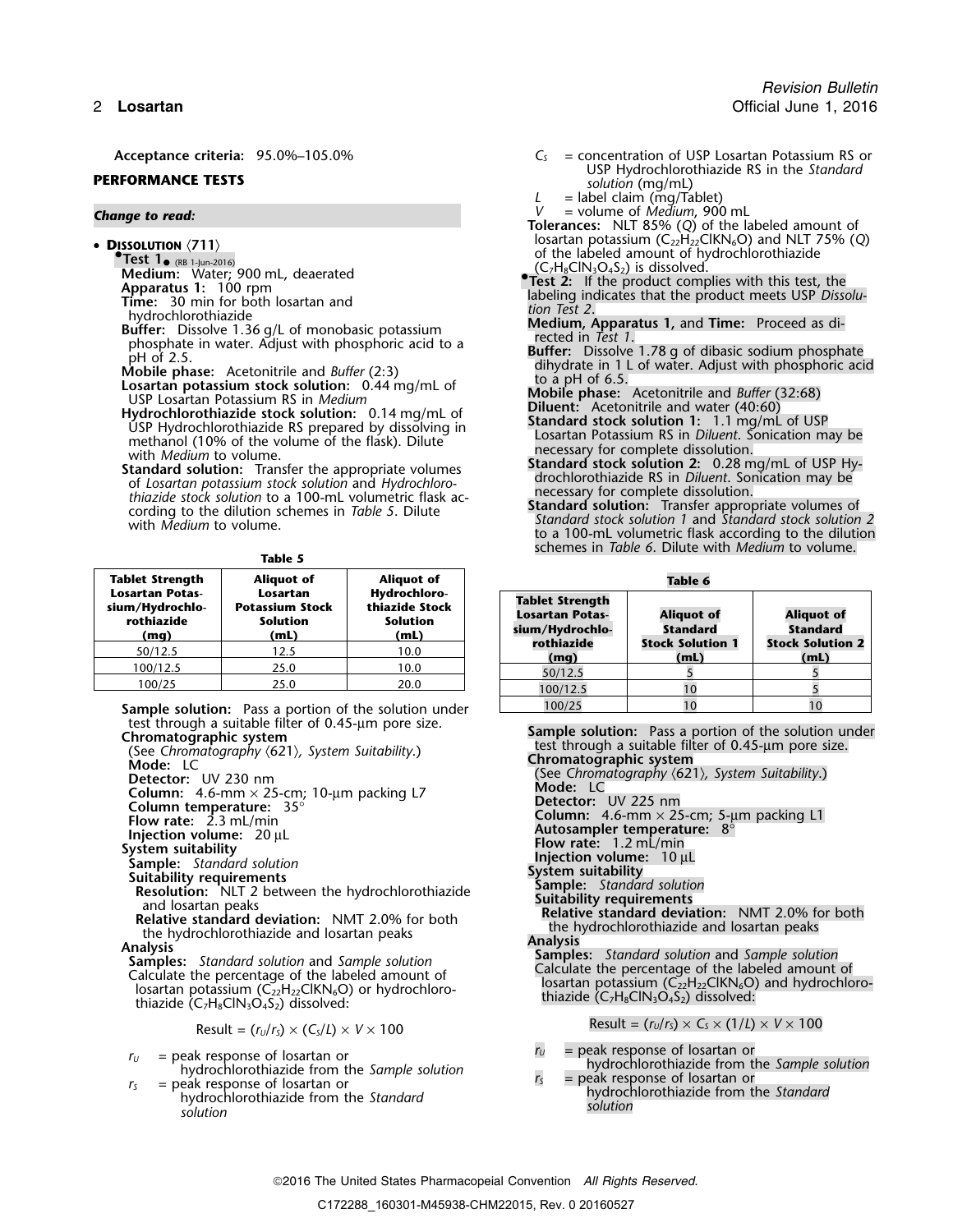- $C_5$  = concentration of USP Losartan Potassium RS or **Chromatographic system**<br>USP Hydrochlorothiazide RS in the Standard (See Chromatography  $\langle 62 \rangle$ solution (mg/mL)
	-
- $=$  label claim (mg/Tablet)<br> $=$  volume of *Medium*, 900 mL
- **Tolerances:** NLT 85% (Q) of the labeled amount of **Column temperature:**  $\frac{1}{10}$  losartan potassium (C<sub>22</sub>H<sub>22</sub>CIKN<sub>6</sub>O) and NLT 80% (Q) **Flow rate:** 2.3 mL/min losartan potassium (C22H22ClKN6O) and NLT 80% (*Q*) **Flow rate:** 2.3 mL/min of the labeled amount of hydrochlorothiazide
- 
- - **Buffer B:** Dissolve 1.36 g/L of monobasic potassium and losartan peaks<br>
	phosphate in water. Adjust with phosphoric acid to a **Relative standard deviation:** NMT 2.0% for both phosphate in water. Adjust with phosphoric acid to a pH of 2.5.
	- **Diluent:** Prepare a mixture of acetonitrile and *Buffer A*
	-
	- Losartan Potassium RS prepared by dissolving in *Diluent* (50% of the total volume of the flask). Mechanically shake for 15 min or until dissolved. Dilute with Result =  $(r<sub>U</sub>/r<sub>S</sub>) \times (C<sub>S</sub>/C<sub>U</sub>) \times 100$ *Buffer A* to volume.
	- **Standard stock solution 2:** 0.35 mg/mL of USP Hy-<br>drochlorothiazide from the Sample solution<br>drochlorothiazide RS prepared by dissolving in *Diluent* hydrochlorothiazide from the Sample solution drochlorothiazide RS prepared by dissolving in *Diluent* hydrochlorothiazide from the *Sample solution* of the *flask*). Mechanically the *Sample solution* of the *Sample solution* or *S* and *Sample solution* or *Sample s* (50% of the total volume of the flask). Mechanically  $r_s$  = peak response of losartan or (50% of the standard shake for 15 min or until dissolved Dilute with *Ruffer* shake for the Standard shake for 15 min or until dissolved. Dilute with *Buffer* A to volume.<br> **A** to volume.<br> **itandard solution:** Transfer aliquots of Standard stock  $C_s$  = concentration of USP Losartan Potassium RS or

**Standard solution:** *C<sub>S</sub>* = concentration of USP Losartan Potassium RS or Transfer aliquots of *Standard stock*<br>Solution 1 and *Standard stock solution* 2 into a suitable<br>USP Hydrochlorothiazide RS in the *Standard solution 1* and *Standard stock solution 2* into a suitable USP Hydrochlorothian under the *Solution* (mg/mL) volumetric flask, and add *Diluent, solution* (mg/mL) up to 42% of the total volume of the flask. Dilute with *Buffer A* to vol- *C<sup>U</sup>* = nominal concentration of losartan potassium ume, mix well, and sonicate for 2 min to obtain a or hydrochlorothiazide in the *Sample solution*<br>solution having concentrations based on Tablet (mg/mL) (mg/mL) solution having concentrations based on Tablet **Acceptance criteria:** Meet the requirements strength as listed in *Table 7*. Pass a portion of the solution through a PTFE or equivalent filter of 0.45-**IMPURITIES**<br>um pore size, and use the filtrate.

| <b>Tablet Strength</b><br><b>Losartan Potas-</b><br>sium/Hydrochlo-<br>rothiazide<br>(mq) | <b>Concentration of</b><br><b>USP Losartan</b><br><b>Potassium RS</b><br>(mq/mL) | <b>Concentration of</b><br><b>USP Hydrochlo-</b><br>rothiazide RS<br>(mq/mL) |
|-------------------------------------------------------------------------------------------|----------------------------------------------------------------------------------|------------------------------------------------------------------------------|
| 50/12.5                                                                                   | 0.06                                                                             | 0.014                                                                        |
| 100/12.5                                                                                  | 0.06                                                                             | 0.007                                                                        |
| 100/25                                                                                    | 0.06                                                                             | 0.014                                                                        |

**Sample stock solution:** Transfer 1 Tablet into a suitable volume, and solution: Transfer 1 Tablet into a suita-<br>
be volume, and solution: [NOTE—This solution con-<br>
Table 8. Mix well, and mechanically shake for 30 min<br>
or

| ۰.<br>M.<br>۰.<br>×<br>۰.<br>× |
|--------------------------------|
|--------------------------------|

| <b>Tablet Strength</b><br>Losartan Potassium/<br>Hydrochlorothiazide<br>(mg) | <b>Flask Size</b><br>(mL) | <b>Volume of</b><br><b>Diluent</b><br>(mL) | Remove from the oven and allow to cool to room tem-<br>perature. Pipet 5.0 mL of 0.1 N sodium hydroxide into<br>the flask, and dilute with water to volume.<br><b>Diluted standard solution:</b> Dilute portions of the Stan- |
|------------------------------------------------------------------------------|---------------------------|--------------------------------------------|-------------------------------------------------------------------------------------------------------------------------------------------------------------------------------------------------------------------------------|
| 50/12.5                                                                      | 100                       | 50                                         | dard solution and Benzothiadiazine related compound A<br>standard solution first with acetonitrile (30% of the vol-                                                                                                           |
| 100/12.5                                                                     | 200                       | 100                                        | ume of the flask), then with <i>Buffer A</i> to obtain a solu-                                                                                                                                                                |
| 100/25                                                                       | 200                       | 100                                        | tion having nominal concentrations hased on Tablet                                                                                                                                                                            |

Sample solution: Dilute 10 mL of the Sample stock *solution* in a 100-mL volumetric flask, with 45 mL of *Diluent,* and then dilute with *Buffer A* to volume. Pass an aliquot of the solution through a PTFE or equivalent filter of 0.45-µm pore size, and use the filtrate.

(See Chromatography  $\langle 621 \rangle$ , System Suitability.)<br>Mode: LC *Preector:* UV 230 nm<br> **Column:** 4.6-mm × 25-cm; 10-μm packing L7<br> **Column temperature:** 35° (C7H8ClN3O4S2) is dissolved.•• **UNIFORMITY OF DOSAGE UNITS** 〈**905**〉 **Sample:** *Standard solution* System suitability<br>Sample: Standard solution **Procedure for content uniformity**<br>**Buffer A:** Prepare as directed in the Assay. **Suitability requirements**<br>**Resolution:** NLT 2 bety **Resolution:** NLT 2 between the hydrochlorothiazide and losartan peaks the hydrochlorothiazide and losartan peaks<br>Analysis (3:2). **Samples:** *Standard solution* and *Sample solution* **Mobile phase:** Acetonitrile and *Buffer B* (2:3) Calculate the percentage of the labeled amount of **Standard stock solution 1:** 0.46 mg/mL of USP losartan potassium (C<sub>22</sub>H<sub>22</sub>ClKN<sub>6</sub>O) or hydrochlorc **Iosartan potassium (C<sub>22</sub>H<sub>22</sub>ClKN<sub>6</sub>O) or hydrochloro-**<br>thiazide (C<sub>7</sub>H<sub>8</sub>ClN<sub>3</sub>O<sub>4</sub>S<sub>2</sub>) in the Tablet taken:

- 
- 
- 
- 
- 

### **ORGANIC IMPURITIES**

- **Buffer A, Buffer B, Diluent, Solution A, Solution B, Table 7 Mobile phase, Standard solution, Sample solution,** and **Chromatographic system:** Proceed as directed in the *Assav*.
	- **Chlorothiazide standard solution:** 0.1 mg/mL of USP Chlorothiazide RS prepared by dissolving in *Diluent* **rothiazide Potassium RS rothiazide RS** (50% of the volume of the flask). Dilute with *Buffer A* to volume, and sonicate.
	- Benzothiadiazine related compound A standard solution: 0.1 mg/mL of USP Benzothiadiazine Related Compound A RS prepared by dissolving in *Diluent* (50% of the volume of the flask). Dilute with *Buffer A*
	- water. Pipet 5.0 mL of 0.1 N hydrochloric acid into this solution, and place it in an oven at 105° for 1–2 h.<br>Remove from the oven and allow to cool to room tem-
	- tion having nominal concentrations based on Tablet strength as listed in Table 9.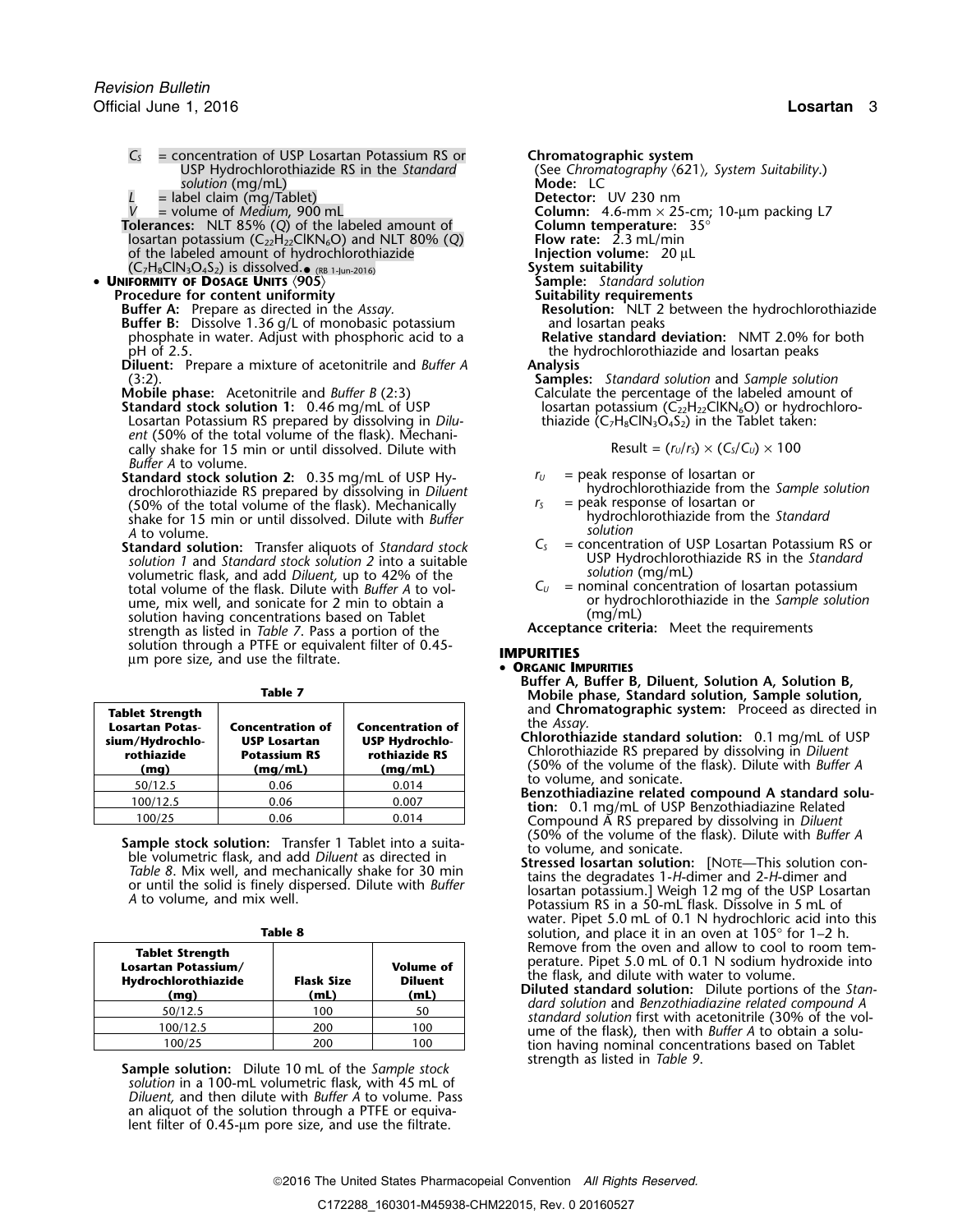| Table 9 |                                                                                  |                                                                             |                                                                             |                                                                                                   | $r_{U}$                           | $=$ peak response of benzothiadiazine related                                                                                                                                                                                                                                                                                                  |  |
|---------|----------------------------------------------------------------------------------|-----------------------------------------------------------------------------|-----------------------------------------------------------------------------|---------------------------------------------------------------------------------------------------|-----------------------------------|------------------------------------------------------------------------------------------------------------------------------------------------------------------------------------------------------------------------------------------------------------------------------------------------------------------------------------------------|--|
|         | Tablet<br>Strength<br>Losartan<br>Potassium/<br>Hydrochlo-<br>rothiazide<br>(mq) | Concentra-<br>tion of<br>USP<br>Losartan<br>Potassium<br>RS<br>$(\mu q/mL)$ | Concentra-<br>tion of USP<br>Hydrochlo-<br>rothiazide<br>RS<br>$(\mu q/mL)$ | Concentra-<br>tion of USP<br>Benzothia-<br>diazine<br>Related<br>Compound<br>A RS<br>$(\mu q/mL)$ | $r_{\rm S}$<br>$C_{S}$<br>$C_{U}$ | compound A from the Sample solution<br>$=$ peak response of benzothiadiazine related<br>compound A from the Diluted standard<br>solution<br>= concentration of USP Benzothiadiazine Related<br>Compound A RS in the Diluted standard<br>solution (mg/mL)<br>$=$ nominal concentration of hydrochlorothiazide<br>in the Sample solution (mg/mL) |  |
|         | 50/12.5                                                                          |                                                                             |                                                                             |                                                                                                   | $M_{r1}$                          | = molecular weight of hydrochlorothiazide, 298                                                                                                                                                                                                                                                                                                 |  |
|         | 100/12.5                                                                         |                                                                             | 0.5                                                                         |                                                                                                   | $M_{r2}$                          | = molecular weight of benzothiadiazine related                                                                                                                                                                                                                                                                                                 |  |
|         | 100/25                                                                           |                                                                             |                                                                             |                                                                                                   |                                   | compound A, 286                                                                                                                                                                                                                                                                                                                                |  |

**Calculate System suitability solution:** Dissolve weighed quanti-<br>ties of USP Losartan Potassium RS and USP Hydrochlo-<br>ties of USP Losartan Potassium RS and USP Hydrochlorothiazide RS in a suitable volumetric flask in *Diluent* (50% of the volume of the flask). Add the *Stressed losartan solution,* about 25% of the volume of the flask,  $r_U =$  peak response of each individual impurity into the same flask. Transfer appropriate amounts of *ru* from the *Sample solution* into the same flask. Transfer appropriate amounts of from the *Sample solution*<br>Chlorothiazide standard solution and *Benzothiadiazine re*  $r_s$  = peak response of losartan from the *Diluted Chlorothiazide standard solution* and *Benzothiadiazine re-*<br>*Iated compound A standard solution* into the same flask, the *Standard solution lated compound A standard solution* into the same flask, *standard solution* and dilute with *Buffer A* to volume to obtain a solution having a known concentration of about 0.4 mg/mL of the *Diluted standard solution* (mg/mL)<br>losartan, 0.1 mg/mL of hydrochlorothiazide, and the same of the *Diluted standard solution* of losartan potassium losartan, 0.1 mg/mL of hydrochlorothiazide, and *C<sub>U</sub>* = nominal concentration of losartan potassium of losartan potassium of losartan potassium of losartan potassium of losartan potassium of the sample solution (mg/mL) 0.001 mg/mL each of benzothiadiazine related com-<br>
pound A and chlorothiazide. Adjust with phosphoric For Tablet strengths of 50/12.5 and 100/25 for pound  $\overline{A}$  and chlorothiazide. Adjust with phosphoric acid to a pH of 2.5, and mix well. Pass an aliquot of the solution through a PTFE or equivalent filter of 0.45- calculate the percentage um pore size, and use the filtrate. um pore size, and use the filtrate.

**Limit of quantitation solution:** Pipet 5.0 mL of the<br> *Diluted standard solution* into a 50-mL volumetric flask. Result = ( $r_v/r_s$ ) × (C<sub>S</sub>/C<sub>*U*</sub>) × 100 Add 15 mL of acetonitrile, dilute with *Buffer A* to vol $r_U$  = peak response of each individual impurity ume, and mix well.

**Samples:** *Standard solution, Diluted standard solution, r<sub>S</sub>* = peak response of losartan from the *Distriction standard solution* and *Limit of quantitation System suitability solution, and Limit of quantitation C<sub>s</sub>*<br>*Solution* 

**Resolution:** Greater than 1.5 between chlorothiazide  $C_U$  = nominal concentration of losartan and benzothiadiazine related compound A: greater in the *Sample solution* (mg/mL) and benzothiadiazine related compound A; greater in the *Sample solution* (mg/mL)<br>than 1.5 between the benzothiadiazine related com-<br>For a Tablet strength of 100/12.5 for losartan than 1.5 between the benzothiadiazine related com-<br>potassium/hydrochlorothiazide, calculate the<br>potassium/hydrochlorothiazide, calculate the pound A and hydrochlorothiazide peak, *System suita-*<br>bility solution

- Tailing factor: Less than 2.5 for the losartan peak, *Standard solution*<br>**Relative standard deviation:** Less than 2.0% for
- both the hydrochlorothiazide and losartan peaks,<br>
Standard solution; less than 10.0% for both the hy-<br>
drochlorothiazide and losartan peaks, *Diluted stan-*<br>  $r_s$  = peak response of hydrochlorothiazide from the<br>
dard solu
- dard solution<br>
Signal-to-noise ratio: NLT 10 for each component<br>
from the first injection. If this is not met, then the<br>
signal-to-noise ratio: NLT 10 for each component<br>
from the first injection. If this is not met, then

### **Analysis**

**Samples:** *Sample solution* and *Diluted standard solution* [NOTE—The run time is about 1.6 times the retention time of the losartan peak. Identify the peaks using the

relative retention times provided in *Table 10*.] Calculate the percentage of benzothiadiazine related compound A (expressed as hydrochlorothiazide equivalent) in the portion of Tablets taken:

$$
\text{Result} = (r_U/r_S) \times (C_S/C_U) \times (M_{r1}/M_{r2}) \times 100
$$

- $r_U$  = peak response of benzothiadiazine related compound A from the *Sample solution*<br>  $r_s$  = peak response of benzothiadiazine relate
	- *r* = peak response of benzothiadiazine related **compound** A from the *Diluted standard*
- 
- 
- 
- compound A, 286<br>Calculate the percentage of each specified impurity in

$$
Result = (r_U/r_S) \times (C_S/C_U) \times 100
$$

- 
- 
- 
- 

losartan potassium/hydrochlorothiazide, respectively, calculate the percentage of any other impurity in the

$$
Result = (r_U/r_S) \times (C_S/C_U) \times 100
$$

- 
- **System suitability**<br>**System suitability**<br>**Samples:** Standard solution. Diluted standard solution. Frace peak response of losartan from the Diluted
	- *solution C<sup>S</sup>* = concentration of USP Losartan Potassium RS in
- **Suitability requirements**<br>**Resolution**: Greater than 1.5 between chlorothiazide  $C_U$  = nominal concentration of losartan potassium
	- percentage of any other impurity in the portion of Tablets taken:

$$
Result = (r_U/r_S) \times (C_S/C_U) \times 100
$$

- 
- 
- 
-